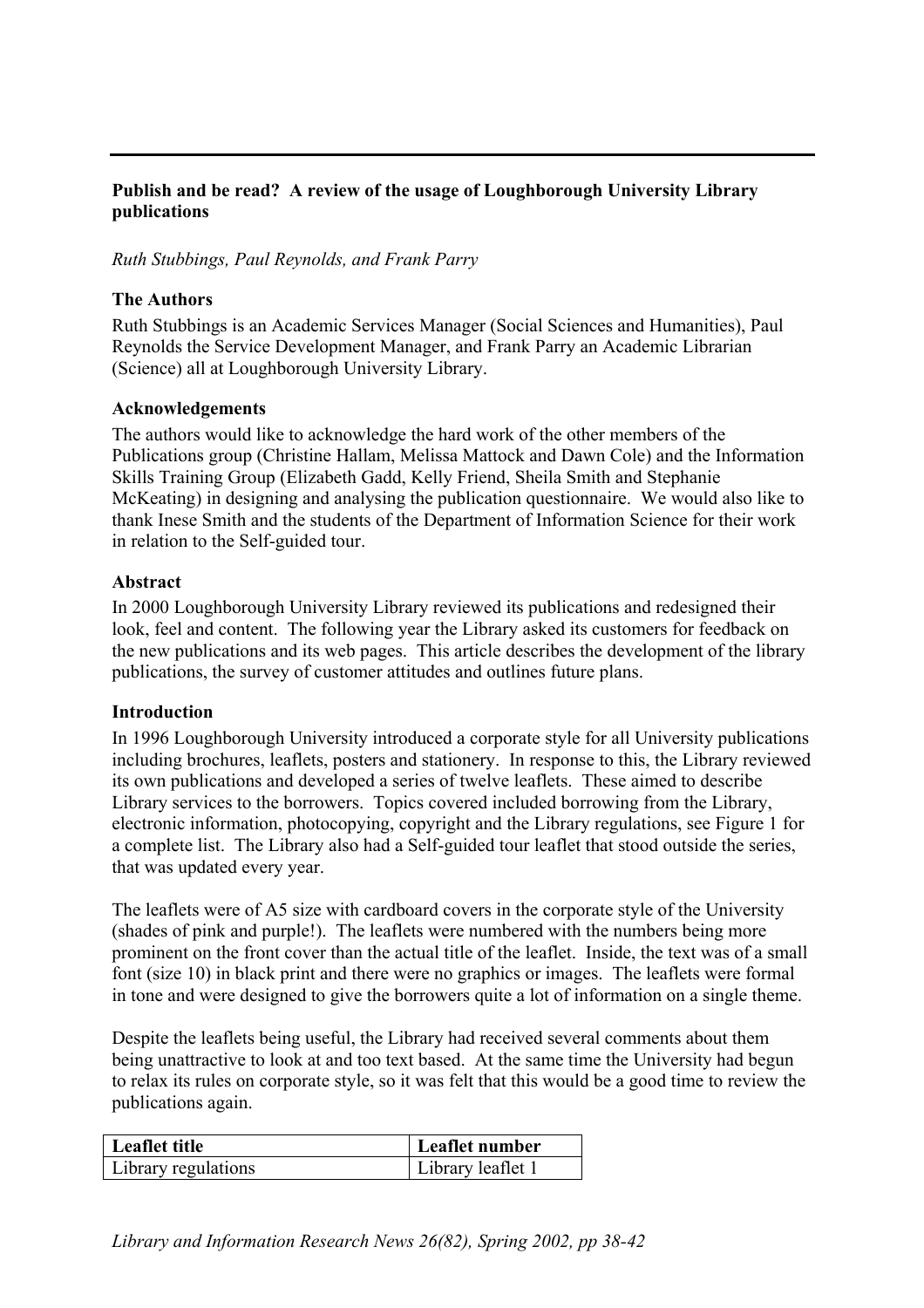| Borrowing from the Library      | Library leaflet 2  |
|---------------------------------|--------------------|
| The Library catalogue – OPAC    | Library leaflet 3  |
| Services to part-time students  | Library leaflet 4  |
| Electronic information sources  | Library leaflet 5  |
| European Union publications     | Library leaflet 6  |
| British government publications | Library leaflet 7  |
| Inter-Library loans             | Library leaflet 8  |
| The University Archives         | Library leaflet 9  |
| Photocopying and copyright      | Library leaflet 10 |
| Recommending books and serials  | Library leaflet 11 |
| Services to external users      | Library leaflet 12 |

**Figure 1 - Library leaflets 1996** 

# **Re-designing the guides**

In the spring of 2000, the University Library's Publications Group began to redesign the leaflets. The first thing the group did was to consider who the audience might be (Jackson 1984) and therefore the role of the leaflets. The group agreed that although all Library users would be a potential audience, the University has far more undergraduate students than postgraduate students or staff. Therefore, the majority of people who might use the leaflets would be undergraduate students and most probably first years. Considering this, the group felt that the content of the existing leaflets was probably too detailed and formal for the needs of a first year student. It was also considered unlikely that the design of these leaflets would attract such an audience.

It was agreed that the new library leaflets should:

- not be comprehensive, but should be a "taster" of what is available and be a quick reference tool
- be less formal and more user-friendly (Mayes 1979)
- avoid unnecessary or obscure jargon (Peterson, L. and Coniglio, J. W. 1987)
- concentrate on how to use library facilities rather than format of material
- complement the Library web pages (similar look and feel) and not duplicate information on them
- be written from the user's perspective!
- contain colour and images reflecting the library, especially the study environment, electronic and print information.

It was agreed that the leaflet series should be reduced to five leaflets in addition to the Self-Guided Tour leaflet. These were: Library uncovered - a general guide to the Library, the Library catalogue - OPAC, Part-time and distance learning, External readers and visitors and European Documentation Centre. Five leaflets were proposed as the group recognised that some library users required different information to first year students and that their information needs would have to be supported as well. In fact, we wanted the general leaflet to be short, welcoming, with clear information about particular services. The leaflet for parttime and distance learners would be more focused and provide more specific data on particular services. URLs would be provided at appropriate points in all the leaflets for those who wanted to have more detailed information on specific topics (Robinson 2000). Information from the original leaflets that was not included in the guides was reconfigured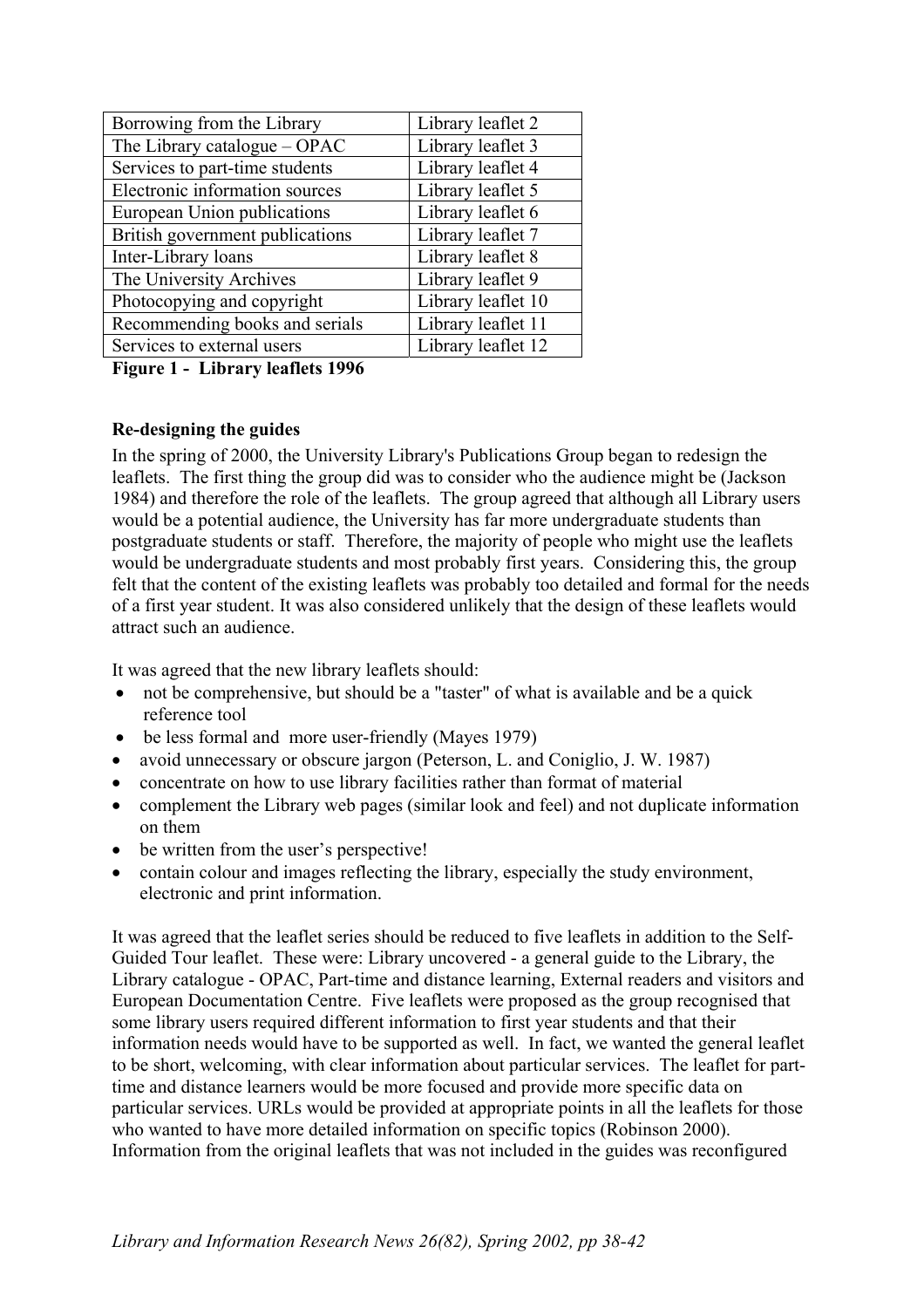and placed on other Library web pages, especially data on collection development, how to order material and the Library regulations.

The Library uncovered - a general guide to the Library was divided into five main areas: how to join the library, how to borrow books, what you will find in the library, IT and photocopying services and where to find help. The Library catalogue - OPAC guide was not written immediately, as the group knew that the Library was tendering for a new system. However it was planned for the leaflet to contain examples of searches rather than just descriptions of the functions. The External readers and visitors guide concentrated on who could become a member of the library with details of the joining process, as well as what services we offer to external readers. The Part-time and distance learning concentrated on services unique to part-time and distance learning students, including the nitty gritty of how to use particular facilities. The European Documentation Centre leaflet outlines what a European Documentation Centre is and how to gain help. The guides complement each other and students are encouraged to use them together.

We worked closely with the Audio-visual Services Department within the University to design the appearance of the leaflets. We required the leaflets to create a unique identity for the Library (Bryon, J. F. W. 1978), while following the corporate image of the University. We also wanted the leaflets to look part of a series but have their own identity. It was agreed to keep the general guide A5 size with approximately eight pages, but the others became DL (A4 folded three times). Due to cost, we only used full colour on the front cover of the Library uncovered. Two colours were used for the inside of all the leaflets and the front covers of the others. Several images of students, the library and electronic information were used on the front covers and in the inside of the general leaflet. Care was taken to ensure that text arrangement was adequately spaced and did not appear too densely packed. Information was arranged in small, clearly labelled segments. The Self-guided tour leaflet front cover was also changed so that it fitted into the new series. Each leaflet had its own colour, so that they were easily distinguishable.

It was agreed that the guides would only be given out in training sessions run for part-time or distance learning students. Full times students were shown the leaflets during Library induction and encouraged to collect them from the Library. The new guides proved popular, with over 4,000 copies of the Library uncovered - a general guide to the Library - being distributed in the first semester. A similar amount of copies of the Self-guided tour were utilised and a 1,000 Part-time and distance learning had been used by the middle of the second semester.

#### **Review of the new guides**

General comments from readers were positive in relation to the new guides. However, the Library felt that a formal survey would help the Publications group discover whether the aims of making the guides more user-friendly, simpler and attractive had worked. A two pronged approach was taken. Firstly, the Department of Information Science agreed to allow the Library to see the results of an assignment the post-graduate students undertake each year on the Self-guided tour. Secondly, a survey was drawn up by the Publications group and the Service Development Manager that would cover all of the Library publications and Library web pages.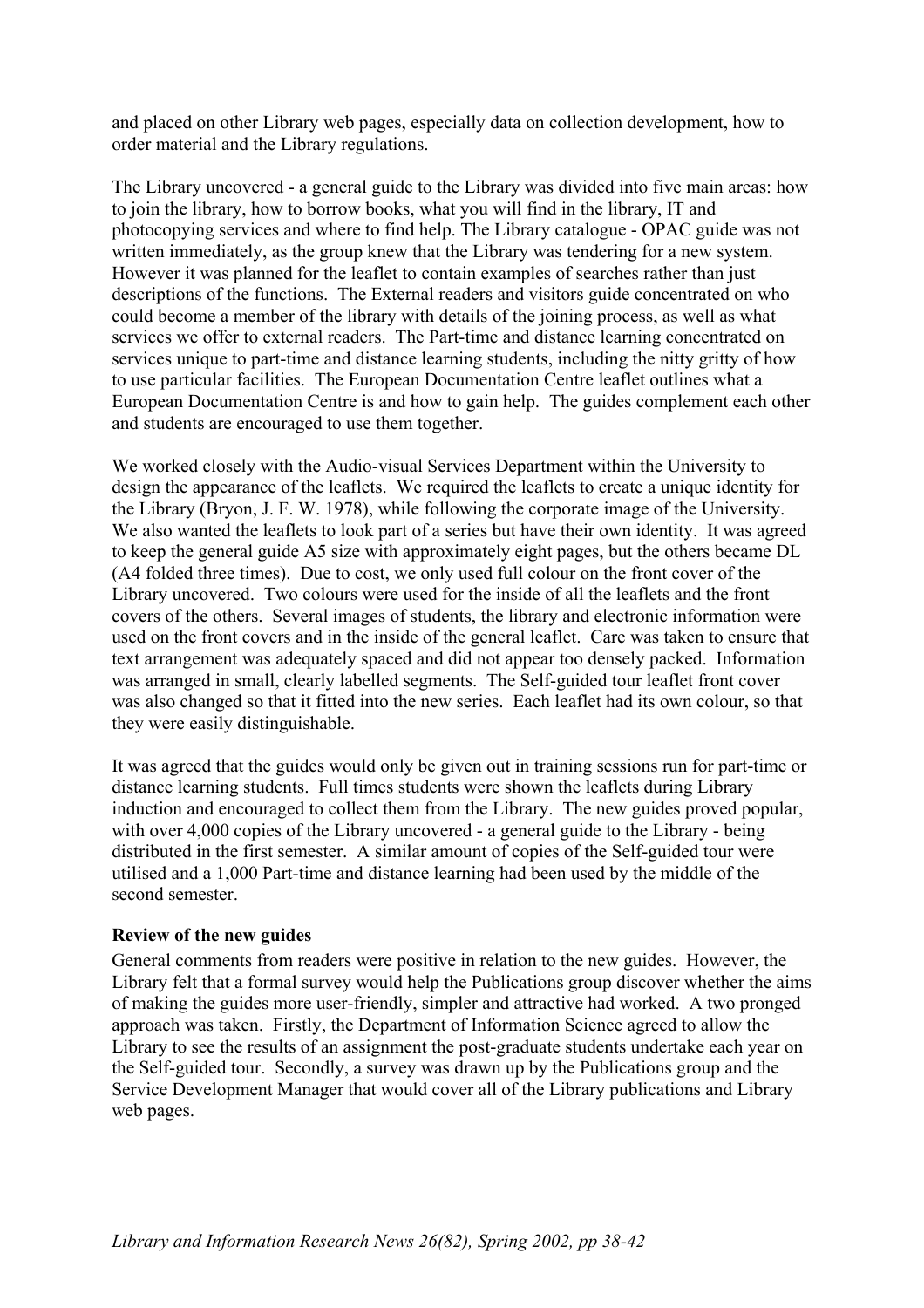Review of the Self-guided tour by the Department of Information Science

The post-graduate students of the Department of Information Science reviewed the Selfguided tour. It was particularly pleasing that the Department was happy to provide the Library with detailed reviews undertaken by the students. Several suggestions, including better signs, physical appearance of the tour leaflet maps, instructions and route planning were incorporated into the following year's revisions.

## **The survey**

The questionnaire aimed to discover whether the new guides were attractive, easy to locate and answered the readers' questions about the Library. The same questions were asked about all the publications, including the Self-guided tour. The following questions were asked about the printed publications: were they easy to find, were they easy to use, did they help the borrower to find the resources they required in the Library, did they answer most of their questions and were the publications attractive. Similar questions were asked about the library web pages including, is the Library web site easy to find from the University's home page, were the web pages easy to navigate, were they attractive and did they answer most of their questions. Graded responses were requested and the respondents were given the choice of disagree strongly, disagree, agree, agree strongly and not applicable (for those who had not used a particular publication). The questionnaires were disseminated both in print and via the web. In total 400 printed forms were distributed over a two week period in the Library. Library staff handed the questionnaires out at different times of the day directly to people as they entered the Library, explaining the aim of the survey. To encourage participation, a prize draw took place and three students were awarded book tokens. 177 print replies were received, a response rate of 44% and 185 online responses. Full time undergraduate and taught post-graduate students comprised the majority of respondents, 63% and 23% respectively. The balance was made up of staff (12%), part-time students (1%) and external users and visitors  $(1\%)$ .

The results of the survey show that 213 (59%) respondents had used the Self-guided tour and 198 (93% of those who had used it) found it easy to use. Similar proportions felt it answered their main questions about the service (82%) and helped them to locate appropriate resources in the Library (87%). The Self-guided tour is now a well-established publication and these figures indicate that it is also the Library's most well used guide. It also attracted many more free text comments than any other guide, some of which were critical of its layout and aspects of the number scheme used to identify resources. These seem to endorse the comments from the Department of Information Science students and were taken into consideration when the SGT was revised for the next academic year.

Only 65 (18%) respondents claimed to have used the Library Uncovered. This figure is as disappointing as it is curious, given that a greater number (74) claimed that it had been easy to use! It is also clearly at variance with our estimate that approximately 4,000 of these guides were picked up from display stands over first semester. It was more pleasing that, of those who has used the Library Uncovered, 62 (95%) agreed that it helped them to locate resources and answered their questions. Free text comments were generally positive but it is evident that more needed to be done to advertise this guide.

Only 11 respondents (3%) had used the Part Time and Distance Learning Guide and an even smaller number 5 (1.4%) the External readers and visitors guide. This usage rate is not surprising, as these leaflets are aimed at a small proportion of our users, but it was felt that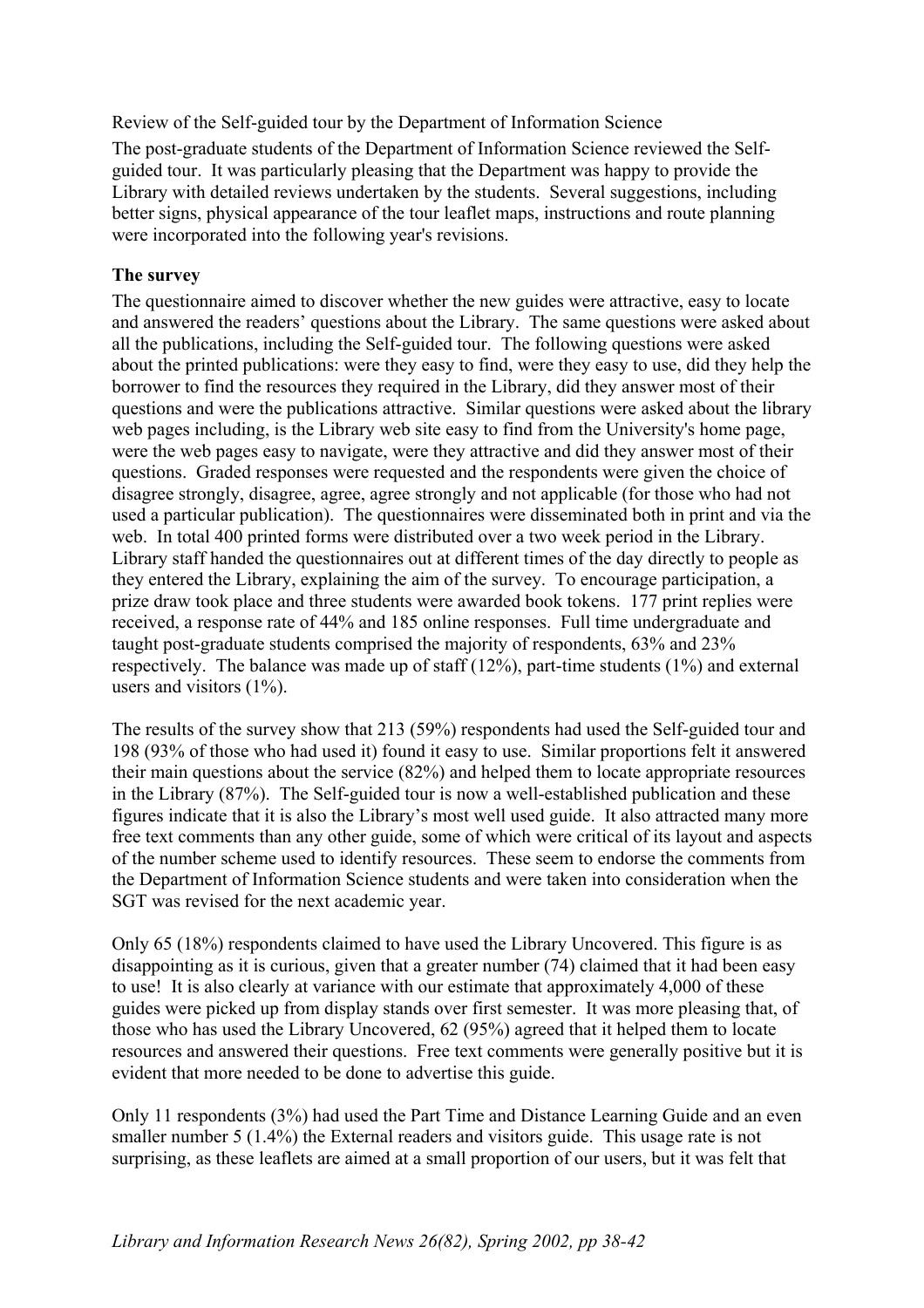sample sizes were too small to draw any general conclusions about the effectiveness of these publications.

No less than 318 (88%) respondents said they had used the Library's web pages. This is a far larger percentage than for any of the printed leaflets (only 59% of respondents stated they had used the Self-guided tour, which was the most popular printed publication). The majority of respondents (77%) felt that the web pages were easy to navigate and 82% felt they answered most of their questions, though 10 respondents did comment that they would like the pages to be more easily navigable. 76% thought the pages were visually attractive, a clear endorsement of work done to redesign the look of the pages the previous year. The survey did, however, raise some questions about the web pages. For instance, a significant minority (19%) felt that the web pages were difficult to find from the University's home page and 11 respondents felt so strongly about this that they added free text comments regarding it including "make it easier to get to the Library web pages". It was also noted that the link from the University's home page should be to the Library's home page not to the Electronic Library page that contains information about e-journals and databases. Other free text comments suggested that the pages should be made more colourful or that different colours should be used to make them more readable. Some respondents suggested more images should be used and one in particular wanted "images of books and printed material". There were also remarks that there is too much text on the web pages and that links should be more prominent and not hidden in text. The Library is aware that the web pages do contain a great deal of content and will be reviewing these in the near future. We are in negotiations with the University to make the Library web pages more prominent on the University's home page.

## **Future plans**

The results of the survey were incorporated into the summer 2001 revisions of our printed publications. We have also made the display of our publications more prominent in the Library and have succeeded in securing a link to the Library's web page directly from the University's home page. However, more work still needs to be done, including:

- Seeking ways of promoting printed publications more widely, outside the Library.
- Evaluating the External Readers and the Part Time and Distance Learning Leaflets.
- Lobbying for a more prominent link from the University home page to the Library pages.
- Reviewing the text content of the web pages.
- Reassessing the readability of the web pages in association with bodies such as the University's Disabilities and Additional Needs Service.

#### **Conclusion**

The results of the survey seem to show that those users who take and actually read our printed publications seem to appreciate both their design and content. However, it must be acknowledged that usage of the guides has been less than anticipated. These figures are not due to the guides being difficult to locate as display stands are situated throughout the Library and the results of the survey indicate 78% (282) of respondents agreed that that the publications were easy to find. Rather, it would seem that there has been a substantial change in the way users seek help and advice about Library services. This change was evident in several of the free text comments. Our readers are now less likely to see printed publications as their main source of information and advice but are increasingly looking to our web pages. However, the survey shows that these publications clearly still add value for those users prepared to read them and do, for the time being at least, justify the significant amount of Library staff time spent creating, updating and promoting them.